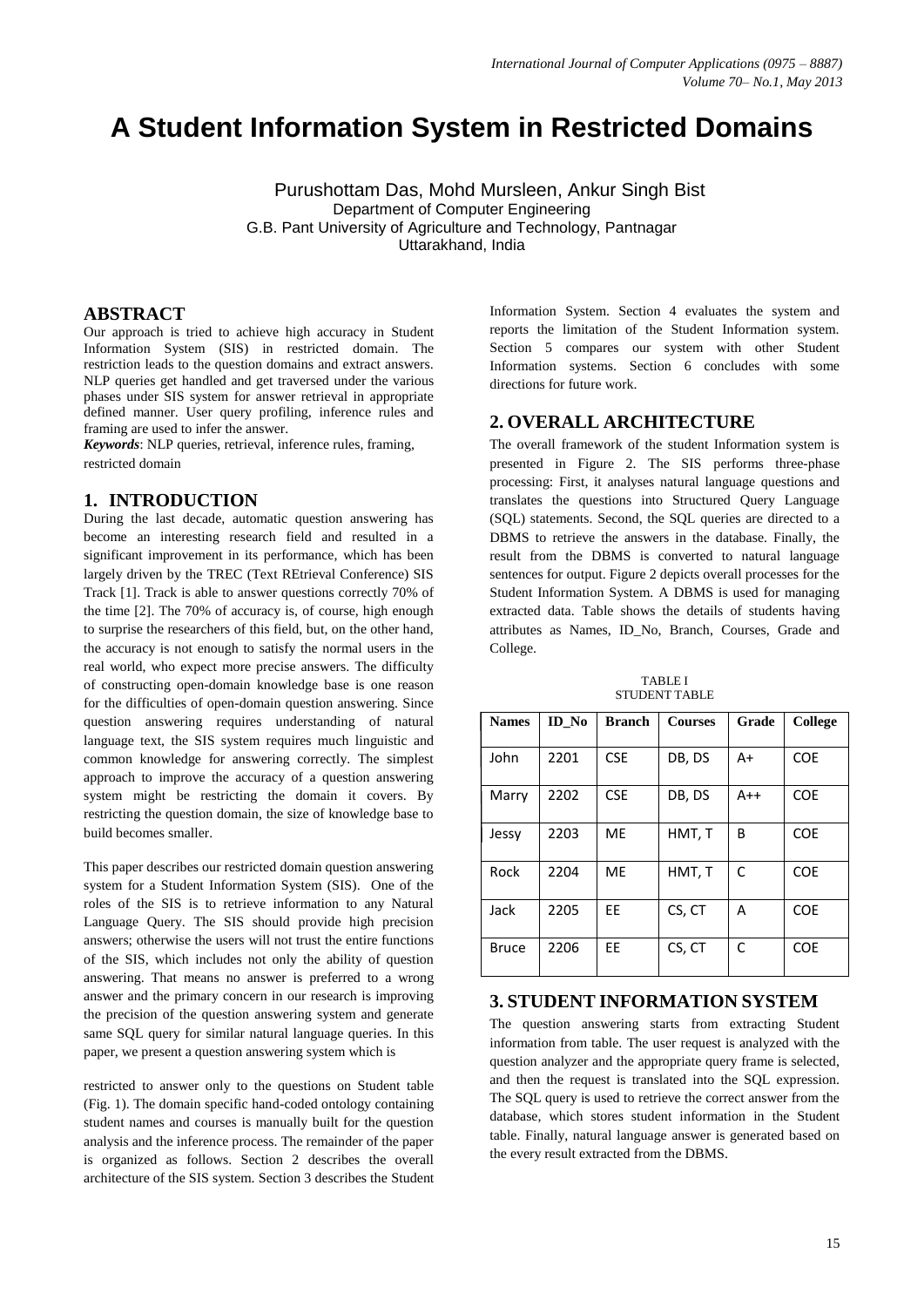Flow Control:

.

*Sentences*  $\rightarrow$  *Keywords Set*  $\rightarrow$  *Frame*  $\rightarrow$  *SQL generation*  $\rightarrow$ *SQL Retrieval form DB NLP Answer Generation*

### *A. Question Analysis*

The First, user's request is analysed with the query analyzer as represented in Figure 2. The analyzer extracts several keywords that describing the question, such as name word, course, grade and branch by using a dependency parser and the user question is represented only by these extracted keywords. The named entity tagger is used to identify temporal expressions, names, grade and courses. The tagger consults the domain-dependent ontology for recognizing student names and the domain independent ontology for place names. The ontology for the student names consists of frame concepts, which are similar to Synset in WORDNET [3]. For example, course and areas are in same event concept in the domain ontology for course events, because the questions about areas are usually asking about courses studied.

If the information is not matched in the frames, the question analyzer returns that topic is not relevant to our domain. The inference rules, which are built, based on our observation on various user questions, are domain-independent, because the omission of temporal or spatial information is common not only in weather information question, but also in questions for other domains.

*Sentences Keywords Set*

Let's take an example of the query analysis. The following keywords are extracted from the question:

"Write all names of students in engineering."

| EVENT     | : names       |
|-----------|---------------|
| PROCEDURE | : Write       |
| DOMAIN    | : engineering |

If information is not explicitly mentioned in the question, the question analyzer infers that the information is out of topic. The information can't be retrieved from our restricted domain.

#### *B. Query Frame Decision*

Restricting the question domain and information resource, we could restrict the scope of user request. That is, there is a finite number of expected question topics.

*Keywords Set*  $\rightarrow$  *Frame*  $\rightarrow$  *SQL generation* 

"Write all names of students in engineering."

Keyword set  $=$  [Write, names, engineering]

#### Frame:

#### *[(Common Keyword) (Synonyms)]*

Each expected question topic is defined as a single *query frame*. The following are query frame examples. Frames works as a intermediate representation between NLP sentences and SQL queries. They are used for processing the query for the names, courses and grades. The main frames of our restricted domain are:

[names]

[courses]

[grades]

Each frame has a rule for SQL generation. Frame names has the following SQL generation rule:

SQL generation rule:

[Names]

SELECT Student names

FROM Student

| <b>WHERE</b> | $BRANCH = "ME" \land BRANCH = "CSE" \land$ |
|--------------|--------------------------------------------|
|              | $BRANCH = "EE"$ or $COLLEGE = "COE"$       |

Names, Courses, Grade and ID No are field names in the database table Student table. The rule generates the SQL statement that means: retrieve the information of frame from the DB table which stores Student information.

(List, Shows, Describe, Illustrate, Choose, Write, Explain)

(Courses, Fields, Area, Subject)

(Grade, Performance, GPA, CGPA, Division)

(names, students)

Here is another example, which is the SQL generation rule for [courses].

SQL Query:

SELECT Student .courses

FROM Student

| <b>WHERE</b> | $BRANCH = "ME"$<br>$BRANCH = "CSE"$     |
|--------------|-----------------------------------------|
|              | $BRANCH = "EE"$ or<br>$COLIEGE = "COE"$ |

Analyzing a question means selecting a query frame in this system. Thus, it is important to select the appropriate query frame for the user request. The selection process is a great influence on the precision of the system, while there is not much likelihood of errors in other processes, such as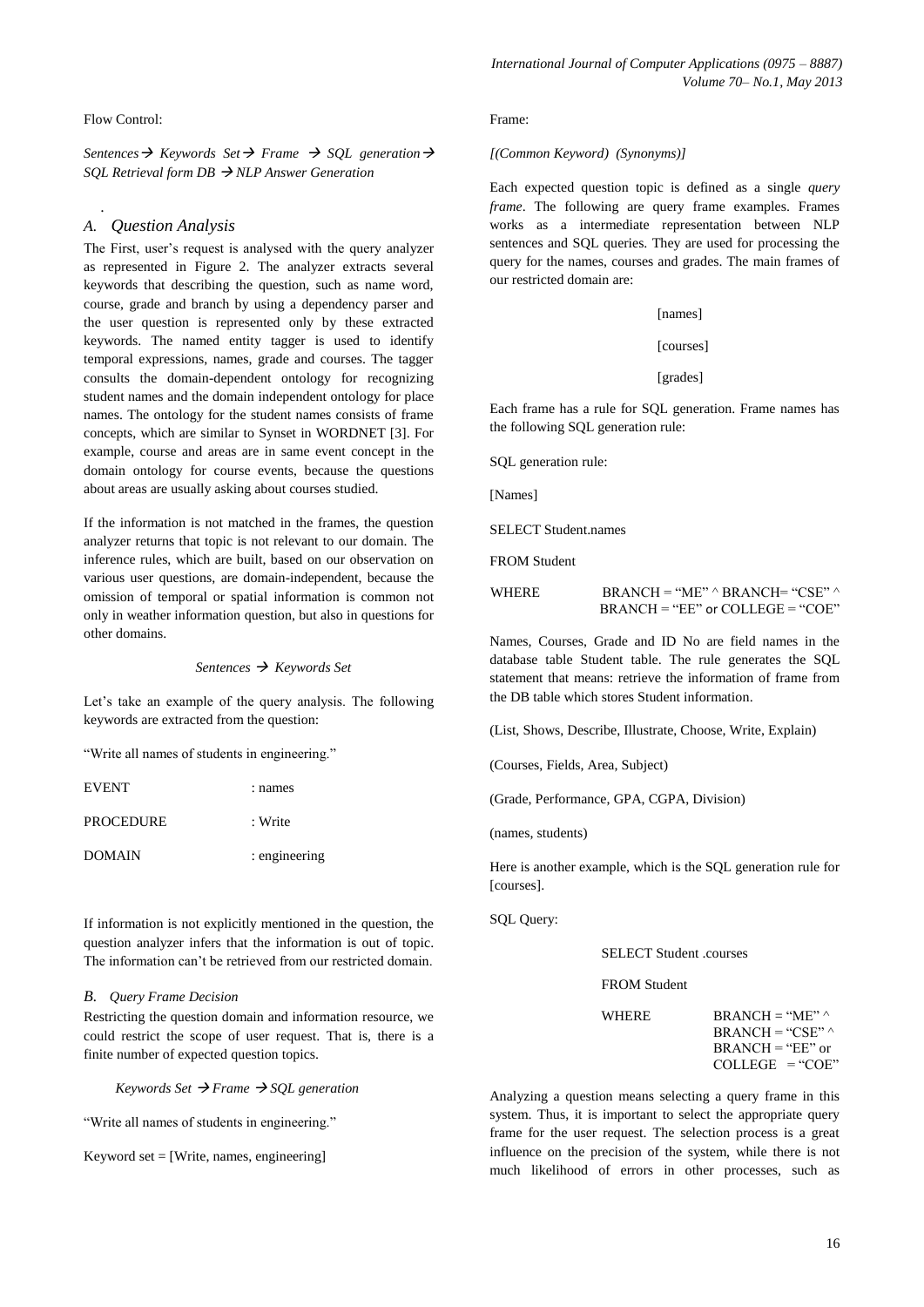generating SQL query from the selected query frame, retrieving DB records, and generating an answer.

The query frame selection is based on the extracted event, procedure and domain. Currently, A hand-coded decision tree-like classifier is used for selecting an appropriate query frame for the extracted keywords. If a question isn't proper for the handling domain, the classifier rejects it. Machine learned classifier is being developed in order to substitute for the hand-coded classifier.

#### *C. SQL Generation*

If a query frame is selected for a question, an SQL query statement is generated from the SQL production rule of the frame. The query is sent to the DBMS to acquire the records that match to the query. Following explanation depicts the conversion from a natural language question to its SQL expression.

*SOL generation*  $\rightarrow$  *SOL Retrieval form DB* 

"Write all names of students in engineering."

| ۰. |  |
|----|--|

| EVENT | : names |
|-------|---------|
|       |         |

PROCEDURE : Write

DOMAIN : engineering

```
↓
```
The frame [names] is selected.

*↓*

SOL Ouerv:

SELECT Student.names

FROM Student

| <b>WHERE</b> | $BRANCH = "ME"$            |
|--------------|----------------------------|
|              | $BRANCH= "CSE"$            |
|              | $\text{BR}$ ANCH = "EE" or |
|              | $COLLEGE = "COE"$          |

#### *D. Answer Generation*

Based on the result of the DBMS, a natural language answer is generated. A rule based answer generation method is used. Each query frame has an answer generation pattern for the frame.

#### *SQL Retrieval form DB NLP Answer Generation*

For example frame grades has the following generation pattern: [names]

#### NLP Output:

The **names** of the students are as follows:

\$[names]

SQL Query:

SELECT Student.names

FROM Student

| <b>WHERE</b> | $BRANCH = "ME"$             |
|--------------|-----------------------------|
|              | $BRANCH = "CSE"$            |
|              | $^{\circ}$ BRANCH = "EE" or |
|              | $COLIEGE = "COE"$           |

*↓*

DBMS returns:

| <b>Names</b> |  |
|--------------|--|
| John         |  |
| Marry        |  |
| Jessy        |  |
| Rock         |  |
| Jack         |  |
| <b>Bruce</b> |  |

*↓*

## NLP Output:

The **Names** of students are as follows:

| <b>Names</b> |
|--------------|
| John         |
| Marry        |
| Jessy        |
| Rock         |
| Jack         |
| <b>Bruce</b> |

\$1 is the field value of the queried result. \$1 is the function that gives expression to a natural language expression. [More Sample outputs are given in Appendix]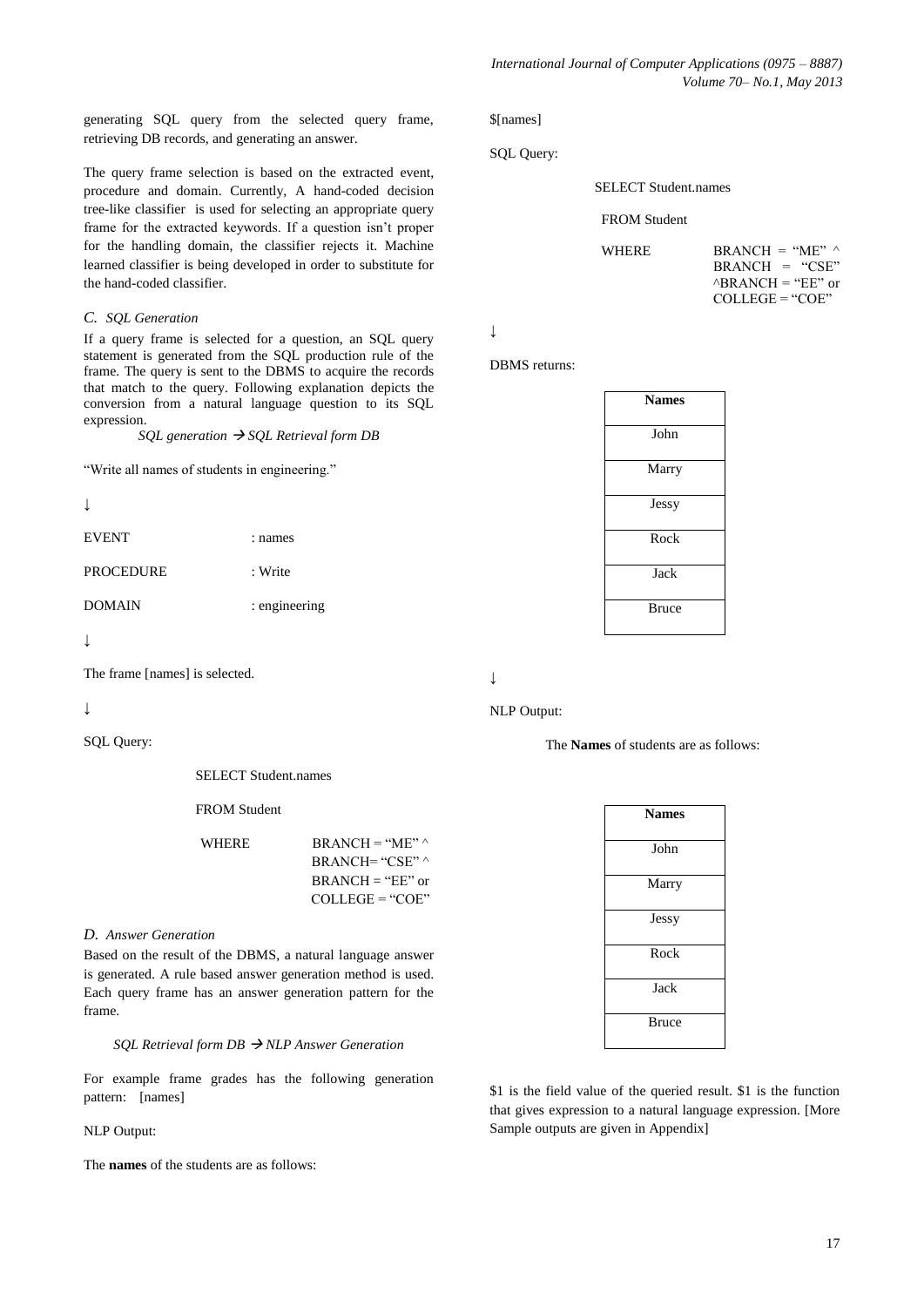# **4. EVALUATION AND LIMITATION**

Our domain restricted SIS system is evaluated based on precision and recall, and investigated the limitation of our approach to the restricted domain SIS.

For evaluation, some queries are taken on student database of a college and analyze the generated answers but limitation is that our system unable to answer the question that belongs outside its domain.

QUERIES**:** 4 Events, each with 5 queries

Names:

- $\triangleright$  Write all names of students in engineering.
- Describe the name of students studying in CSE, ME and EE.
- $\triangleright$  List all the names of students in COE.
- $\triangleright$  Project names of studying people in a file.
- $\triangleright$  Names of student pursuing engineering.

SQL Query:

SELECT Student names

FROM Student

WHERE BRANCH = "ME"  $\wedge$  $BRANCH = "CSE"$  $BRANCH = "EE"$  or  $COLLEGE = "COE"$ 

2. Courses:

- $\triangleright$  Describe courses offered in the COE.
- Explain the studies areas of the students.
- $\triangleright$  Write all the courses covered by student.
- Illustrate fields in which students educated.
- Explain the subject taught by teachers in COE.

SQL Query:

SELECT Student.courses

FROM Student

WHERE BRANCH = "ME"  $\wedge$ 

BRANCH= "CSE" ^  $BRANCH = "EE"$ and COLLEGE = "COE"

#### 3. Grades:

- $\triangleright$  List the performance of all the students.
- Shows the result of all engineering students.
- $\triangleright$  Shows the result of all engineering students.
- List the grades of all students of CSE, ME and EE.
- $\triangleright$  Describe the grades of students of COE.

SQL Query:

#### SELECT Student.grades

#### FROM Student

WHERE BRANCH = "ME"  $\wedge$  $BRANCE = "CSE"$  $BRANCH = "EE"$  or COLLEGE = "COE"

The primary reason for the wrong answer is the failure of invalid topic rejection. It is due to the insufficient of domain ontology data. An error was caused by the flaw of our keyword-based query frame decision approach. The system cannot answer to that topic and can't be returned, but our keyword based approach failed to make an appropriate query. To solve this problem, more sophisticated semantic representation, rather than the sequence of keywords, is required for the question.

# **5. RELATED WORKS**

In this section, we compare our system with other SIS related approaches and briefly describe the distinctive characteristics of our system. Open-domain SIS systems in SI track mostly extracts answers from unstructured documents. In the contrast, our system extracts answers from table, which are selected by us, because our system aims to achieve high precision with the sacrifice of the coverage of questions. Natural language front ends for databases [4] and our system handle user questions similarly. However, our system has information extraction part that makes the database be updated regularly and automatically. Moreover, our system returns natural language responses to users. The system covers much wider domain of questions than ours, however, it seems that the system returns more wrong answers than ours, because the answers are extracted only from semi-structured documents. The Parser parses the question with the TINA language understanding system [5] and generates SQL and natural language answer with the GENESIS system [6]. The generated answer is synthesized with the SIS system [7].

# **6. CONCLUSION**

This paper describes the SIS for restricted domains. To be practically used, our system tries to achieve high precision at the sacrifice of question coverage. A domain-specific ontology and query frames are prepared for the question analysis. By restricting the coverage of questions, our system could achieve relatively high precision. Much work is left for future work. First, the domain are expanded for the system. A domain classifier will be added to the SIS system. Domain dependent resources (query frames, ontology containing domain-dependent information, and etc.) and domain independent resources (linguistic resources , and ontology for domain-independent information) will be separated to allow easier domain expansion. Second, the size of ontology will increase to cover more question types. From the experimentation, it is realized that a larger ontology for sis is necessary to classify a question correctly. It seems more query